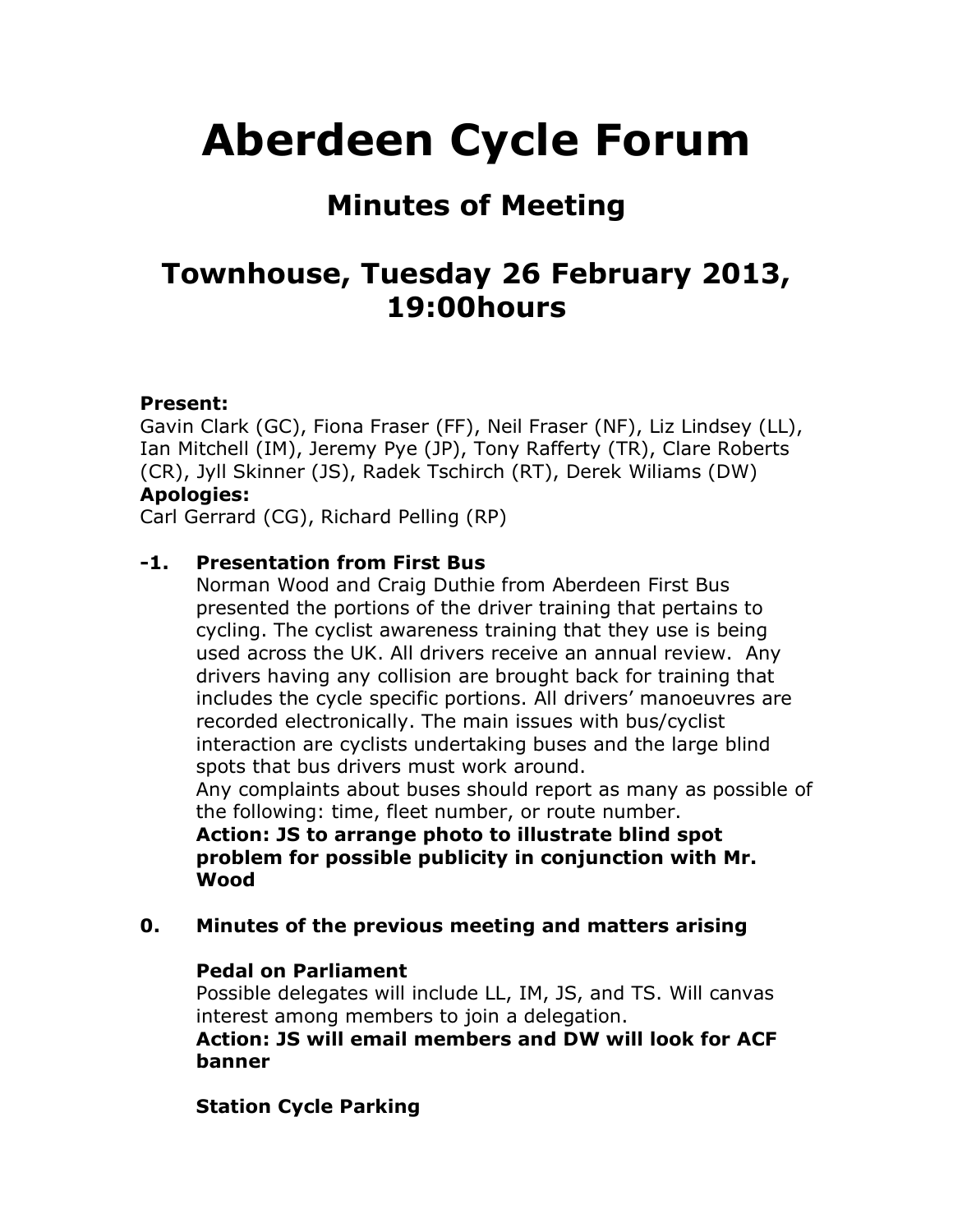GC has received nothing further from Scotrail regarding station cycle parking.

#### **Action: GC will continue to follow up**

#### **Meeting with Planners**

ACF was due for a mid-March meeting with the group including city planners and Ross Thomson. The meeting will be postponed until members of ACF can meet with Barney Crockett and Ramsay Milne.

#### **Action: DW to coordinate with Mr. Thomson**

# **AWPR Cycle Route**

Gerrard Vlaar has written to the Transport Minister and copied the correspondence to all NE MSPs as well as his local councillors and the provosts of Aberdeen and Aberdeenshire. The Press and Journal covered the story and there has been some support from those who received the letter.

# **Quality Cycle Corridors**

Current focus will be on the King Street corridor, the Westhill Cycle Path corridor, and the Duthie Park to Altens corridor. **Action: CR, RT, and JS to look at King St., IM, DW, and JS to look at Westhill, and JP to look at Duthie Park to Altens. DW to arrange meeting to look at possible QCCs**

# **People and Planet Ride**

The ride has been postponed indefinitely. **Action: JP to update with a future date if possible**

# **1. CWSS Update**

DW circulated a list via Graeme McKenzie of what has been done/what will be done with the CWSS budget. Members of ACF questioned the timeline for some of the items as well as the monetary number attached to 'Give Me Cycle Space' campaign. **Action: DW to liaise with Mr. McKenzie about the issue arising**

# **2. Roundabouts**

Replies to the member emailing were sent to Doug Ritchie. A meeting with Mr. Ritchie has been postponed until after he meets with BEAR Scotland.

RT brought examples of international roundabout good design practice.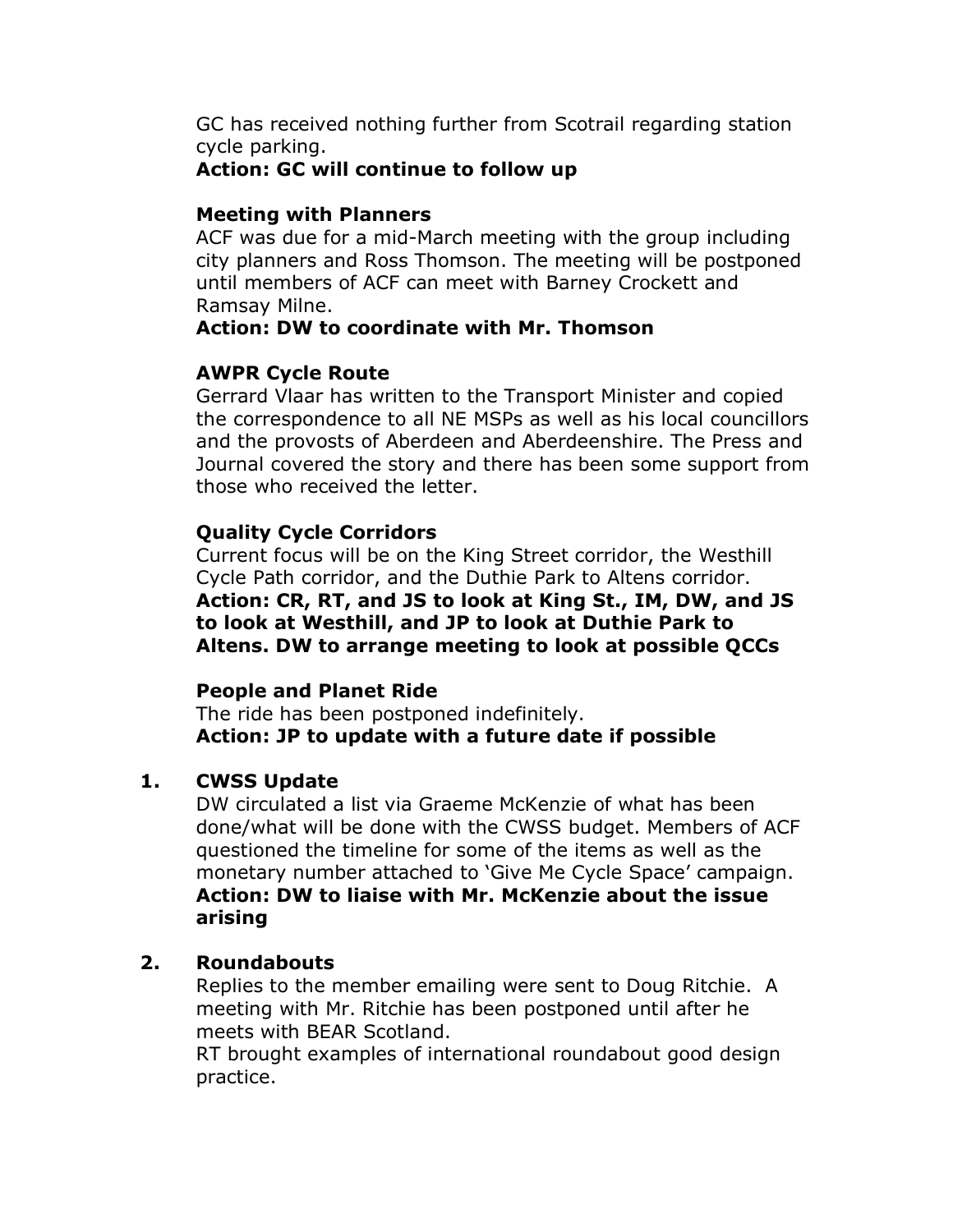**Action: RT and CR to organise examples where good design can be implemented with Aberdeen roundabouts, DW to arrange the meeting with Mr. Ritchie**

#### **3. Gritting/Winterising**

JS circulated responses to the gritting member emailing to the Forum. As the system of progressing requests is convoluted, ACF will ask for help with the next steps from Ross Thomson. **Action: JS will send digest and text of gritting email responses plus a request for assistance to Mr. Thomson**

# **4. Guild Street/Virginia Street**

After the trial period, planning officers were asked to consult with stakeholders before deciding whether or not to make the measure permanent. ACF was not properly consulted before a meeting in January that did decide to make the measure permanent. Donald Kinnear has been contacted about the oversight.

**Action: DW will be in contact with Ross Thomson about next steps and the possibility of a formal complaint [Post meeting note: DW and CR met with Ross Thomson and Donald Kinnear on 7 March 2013]**

# **5. AOB**

# **Cycling Health UK**

JS mentioned a survey being conducted by Cycling Health UK. The survey makers are looking for 10k responses from people who cycle once a month or more.

#### **Action: JS to circulate link to the survey to ACF members**

#### **Morrison's' Lang Stracht**

Tesco has challenged the planning permission granted to the Morrison's' on Lang Stracht. When the reapplication is submitted it may be possible to lobby for a better junction design.

# **Bike It**

IM reported that a Bike It officer will be coming up from the Central Belt to the Airyhall School. IM intends to get in contact with the Bike It officer with a view to finding out what needs to be done to get someone assigned to Aberdeen.

In support of the above, if members would like a Bike It officer assigned to their child's school/area, the following link allows them to register this request with Bike It :